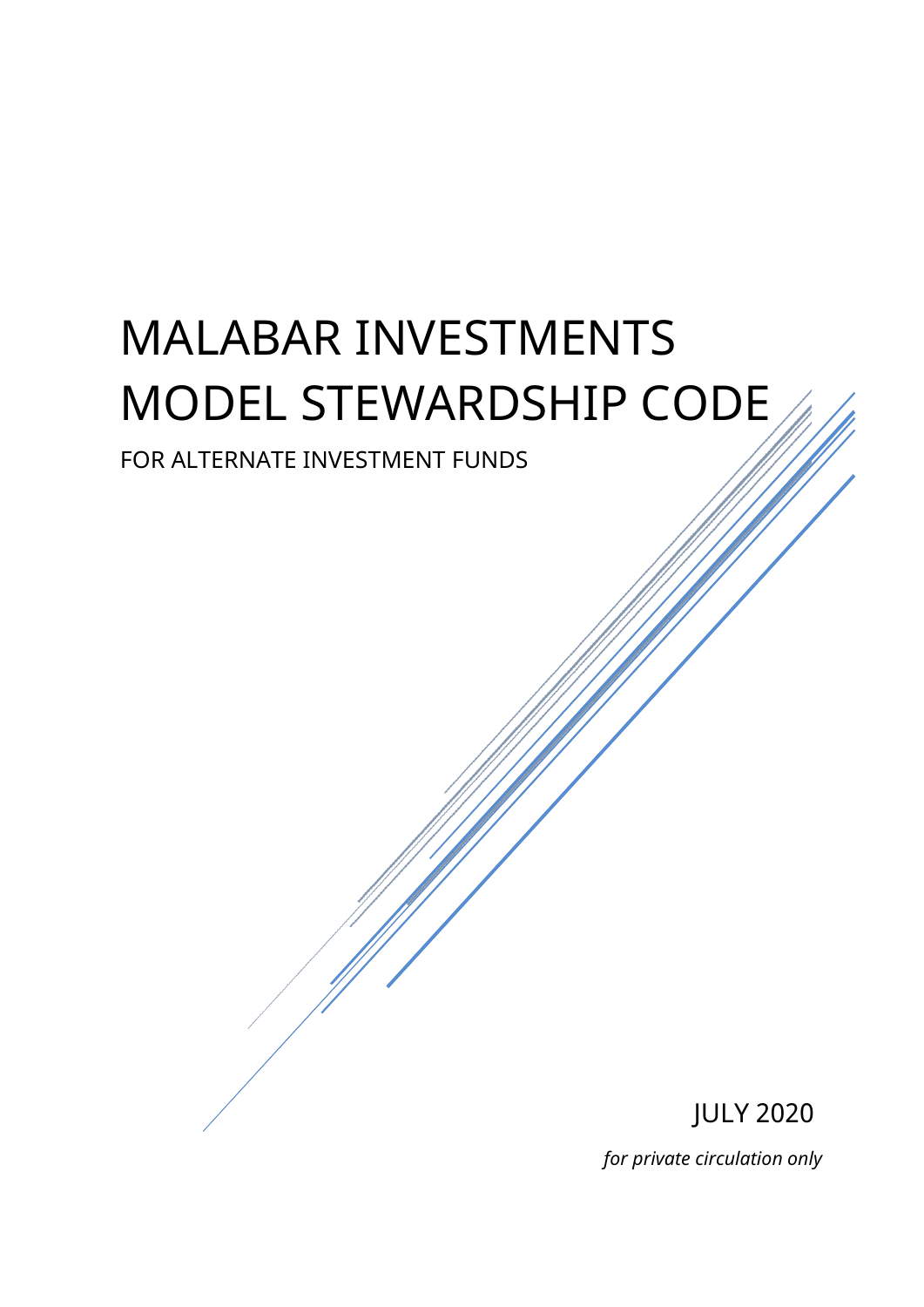# **Table of Contents**

| I        | Introduction                                          |                                                                                             | $\overline{2}$ |
|----------|-------------------------------------------------------|---------------------------------------------------------------------------------------------|----------------|
| $\rm II$ | Model Stewardship Code for Alternate Investment Funds |                                                                                             | 4              |
|          | 1                                                     | Key Stewardship Responsibilities                                                            | $\overline{4}$ |
|          | $\overline{2}$                                        | <b>Managing Conflict of Interest</b>                                                        | $\overline{7}$ |
|          | 3                                                     | <b>Monitoring Investee Companies</b>                                                        | 9              |
|          | 4                                                     | Active Intervention in Investee Companies and Collaboration<br>with Institutional Investors | 11             |
|          | 5                                                     | Voting and Disclosure of Voting Activities                                                  | 14             |
|          | 6                                                     | Reporting of Stewardship Activities                                                         | 15             |
| III      | SEBI's stewardship principles for AIFs                |                                                                                             |                |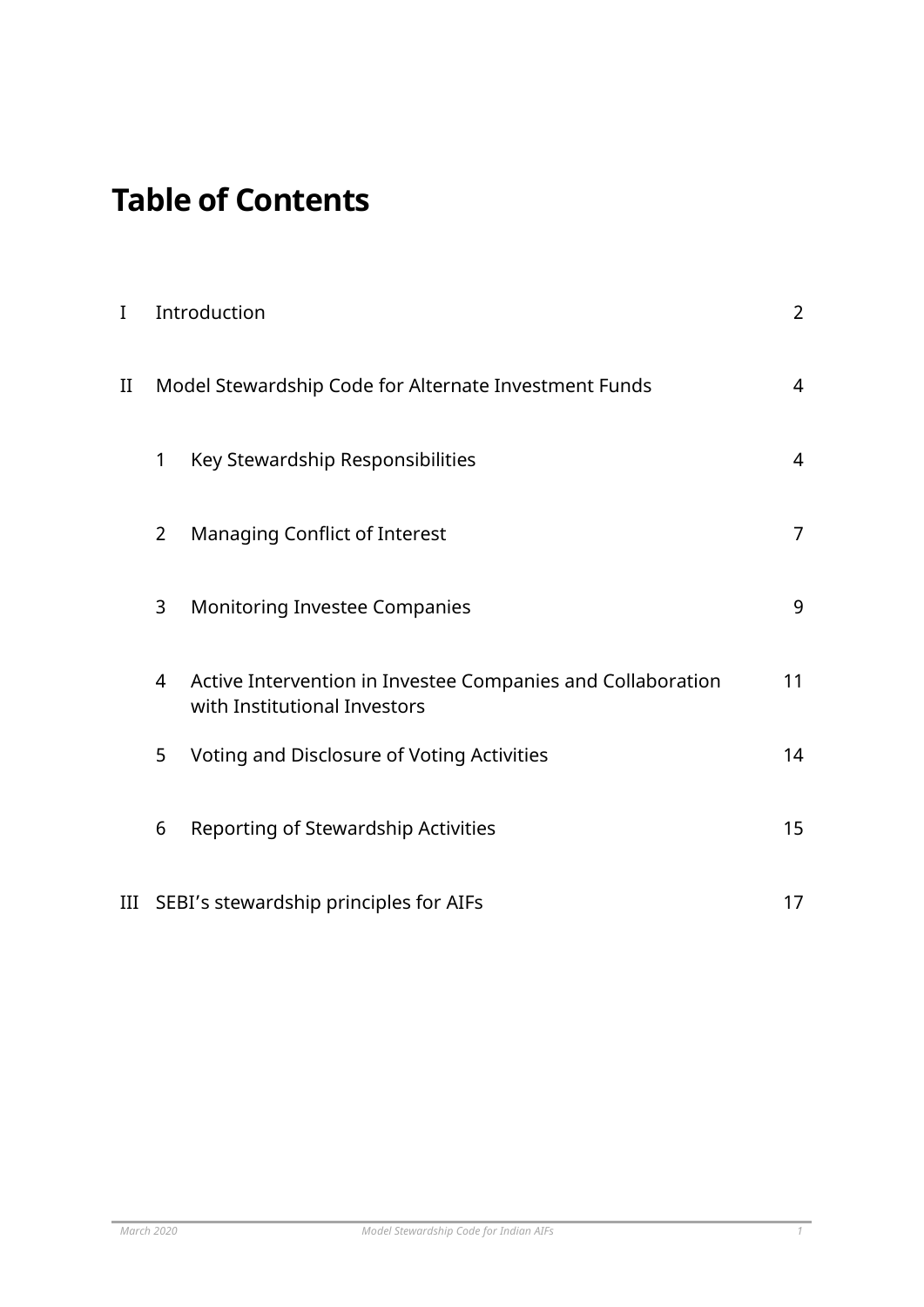# **Introduction**

Stewardship is the responsibility attributed to an institutional investor to monitor, oversee and manage the capital invested in companies in order to create long-term value for its clients /beneficiary. Stewardship code is a set of principles or guidelines aimed primarily at institutional investors, who hold shares, and thus, voting rights in investee companies to fulfill its fiduciary obligations towards clients /beneficiaries. At the investee company level the stewardship codes promote high standards of corporate governance by requiring investors to monitor and, where necessary, engage with companies on material matters, including environmental, social, governance, strategy, performance and risk issues and to vote their shares at company AGMs and EGMs.

Companies and investors have a symbiotic existence: companies need investors, just as much as investors need companies. Consequently, effective stewardship and effective governance go together. For a company to be able to act in the investors' best interest, it also needs to understand the investors' perspective. The stewardship code sets out a framework that encourages the investors to engage with companies they have invested in and their boards. This benefits both, the companies and the investors.

Stewardship codes are being introduced globally. After the UK adopted a Stewardship Code in 2009, about eight other countries have similarly mandated stewardship requirements, including a few Asian countries such as Malaysia, Japan, and Taiwan. Today, approximately 19 countries have mandated stewardship codes for the investors either as 'comply or explain' or mandatory compliance formats. There are certain global organizations and associations such as OECD, European Union and International Corporate Governance Network, which also prescribes Global Stewardship Principles for voluntary adoption by the global investment community. Under the umbrella of a stewardship code, investors have been able to achieve different agendas – from getting more independent directors on boards, to ensuring that annual reports are being published in time.

India, to a large degree, has relied on regulations to evolve its corporate governance agenda. The more recent regulations have balanced this agenda by empowering the shareholders to assert their rights – in the form of more convenient voting processes, and requisite specific approvals in the case of related party transactions. However, these measures are effective only on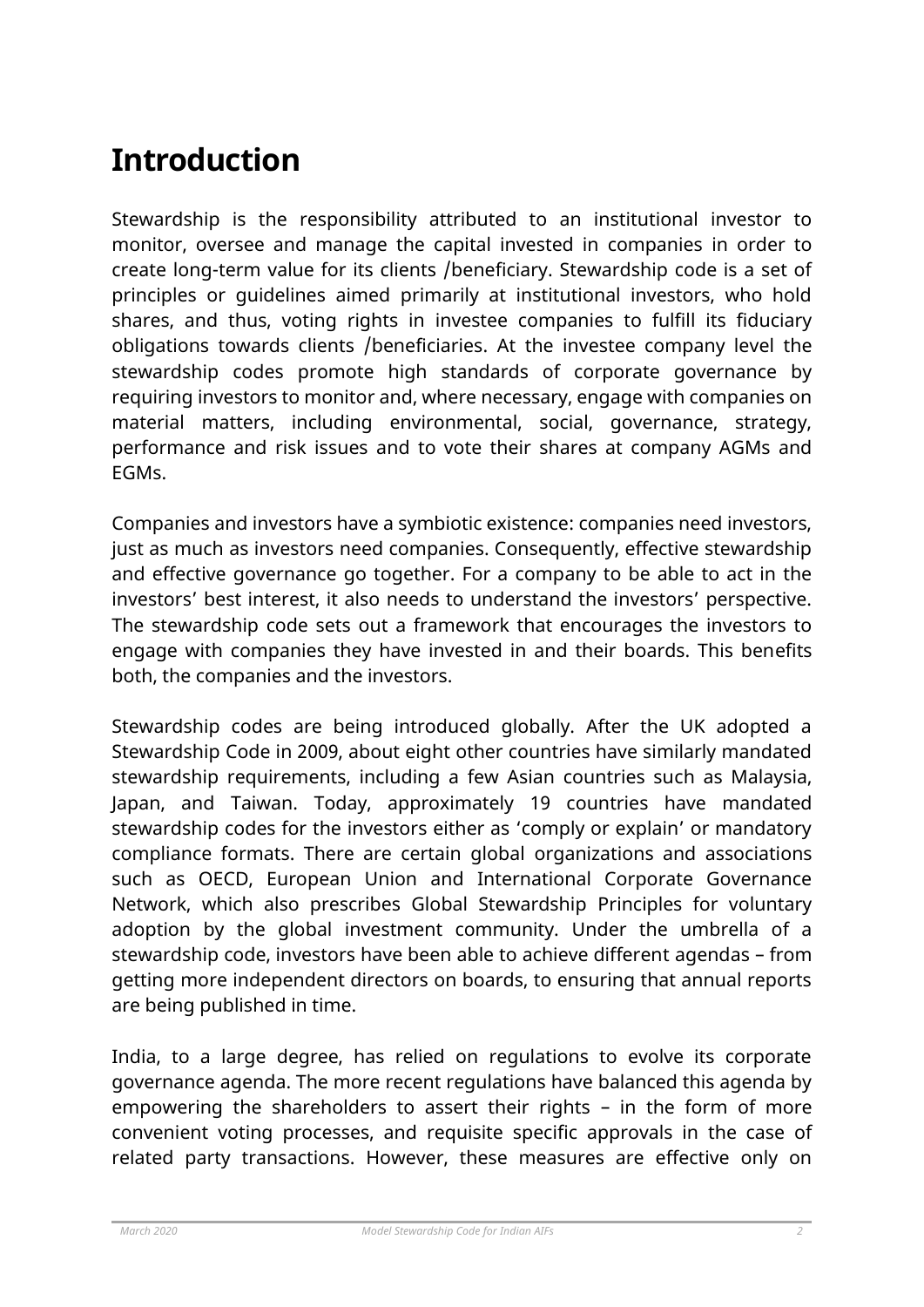specific issues. To build a wholistic environment that rewards good governance practices, the institutional investors must undertake focused stewardship activities.

While the Securities and Exchange Board of India ("**SEBI**") has long since mandated mutual funds to vote on shareholder resolutions, the Insurance Regulatory Authority of India ("**IRDA**") on March 22, 2017 prescribed stewardship principles to be adopted and implemented by the insurers. Insurers were required to adopt a policy based on the Stewardship Principles on or prior to September 21, 2017. The Kotak Committee on Corporate Governance recommended that as the capital market regulator, SEBI must outline stewardship principles for institutional investors. As a result, in December 2019, SEBI published the circular on Stewardship Code for all categories of Alternate Investment Funds ("**AIFs**") and all mutual funds and ("**SEBI Circular**"). The SEBI Circular list out the stewardship principles to be adopted by mutual funds and all categories of AIFs ("**Stewardship Principles**") and requires them to adopt a stewardship code based on such principles, to be applicable with effect from the financial year 1 April 2020. The Stewardship Principles are enclosed in the Annexure.

# **MALABAR INVESTMENTS (MALABAR)**

Malabar has been always guided by two basic principles: ''Always Do the Right Thing'' and ''Client Comes First''. As a result, it has always been able to follow highest standards of ethics while interacting with investors, investee companies, service providers and its own team members. To take it to the next level, Malabar has become signatory to UNPRI (United Nations Responsible Investment Policy), an UK based association of asset managers across the world, advocating highest standards of ESG policy.

For each of the principle, Malabar sets out a suitably customized version of the basic policy in compliance with the SEBI requirements. While customizing the same, Malabar has also considered the international best practices providing for higher stewardship standards in the spirit of promoting corporate governance.

In case you have any questions regarding the code, please write to *[ketan.shah@malabarinvest.com](mailto:ketan.shah@malabarinvest.com)* or *akshay.mansukhani@malabarinvest.com*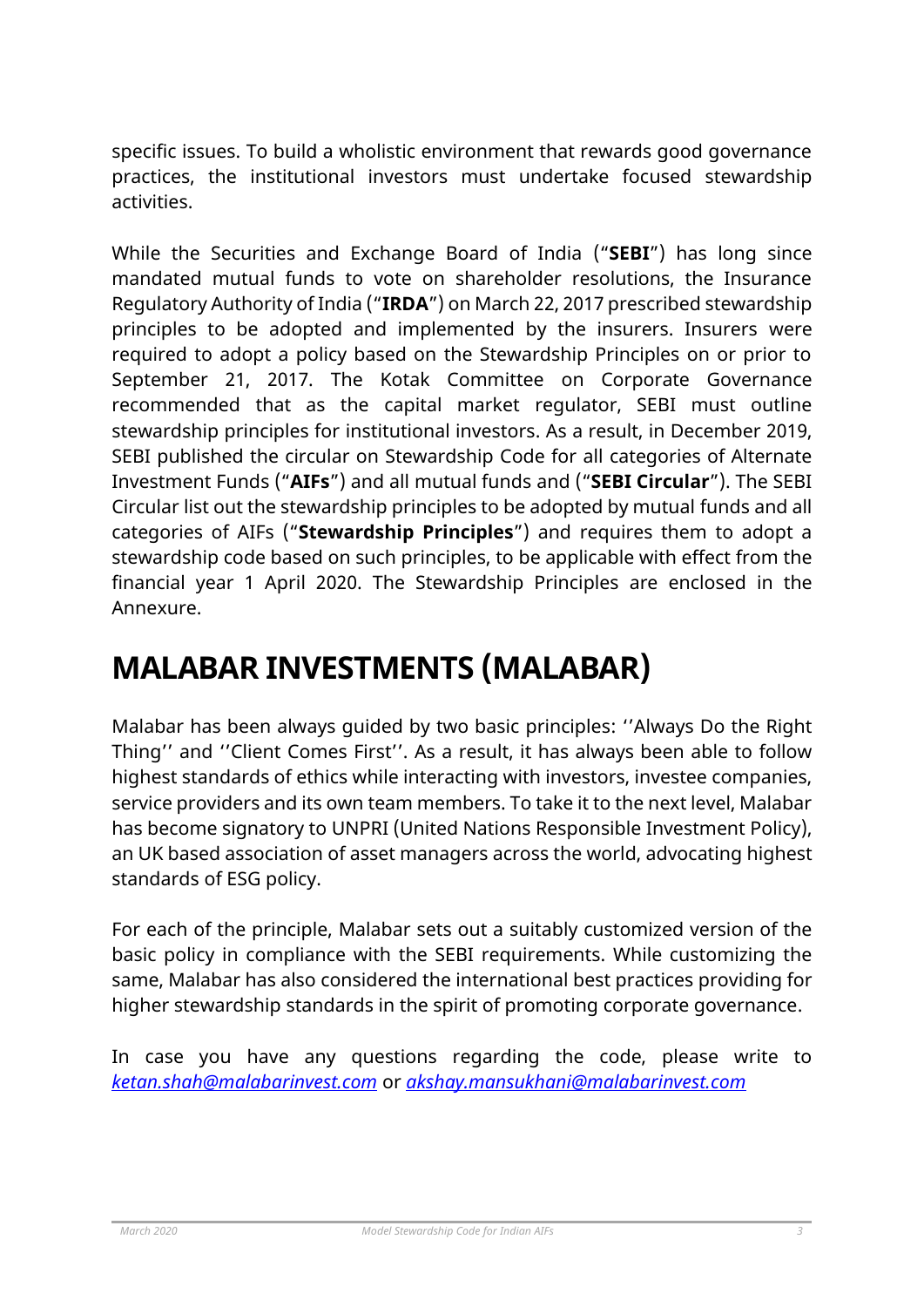# **MALABAR Model Stewardship Code for Alternate Investment Funds**

Stewardship aims to promote the long-term success of investee companies in a manner that the ultimate providers of capital also prosper. Effective stewardship benefits investee companies, asset managers, investors and enhances the quality of capital markets.

'*'MALABAR VALUE FUND'' AND ''MALABAR MIDCAP FUND''* ("**AIF**") has adopted this Stewardship Code pursuant to the approval of the Malabar Fund Managers LLP, the Investment Manager of the AIF and, is effective from 1 July 2020.

The term ''AIF's employees, officers and directors'' includes employees, officers and directors and partners of the investment manager of AIF, Malabar Fund Managers LLP.

# **1. Key Stewardship Responsibilities**

- 1.1. Primary Stewardship Responsibilities: The AIF shall:
	- a) in the investment process, in addition to financial and operational performance metrics, take into consideration the investee companies' policies and practices on environmental, social and corporate governance matters;
	- b) enhance shareholder/investor value through productive engagement with investee companies on various matters including performance (operational, financial, etc.), corporate governance (board structure, executive remuneration), material environmental, social and governance ("**ESG**") risk or opportunities, capital requirements and deployment, strategy, entering a new sector or jurisdiction, etc.;
	- c) vote and engage with investee companies in a manner consistent with the best interests of its shareholders/investors;
	- d) advocate the development of corporate governance standards and corporate responsibility;
	- e) be accountable to shareholders/investors within the parameters of professional confidentiality and regulatory regime; and
	- f) maintain transparency in reporting its voting decisions and other forms of engagement with investee companies.
	- g) disclose its stewardship policy and activities to its shareholders/investors on a periodic basis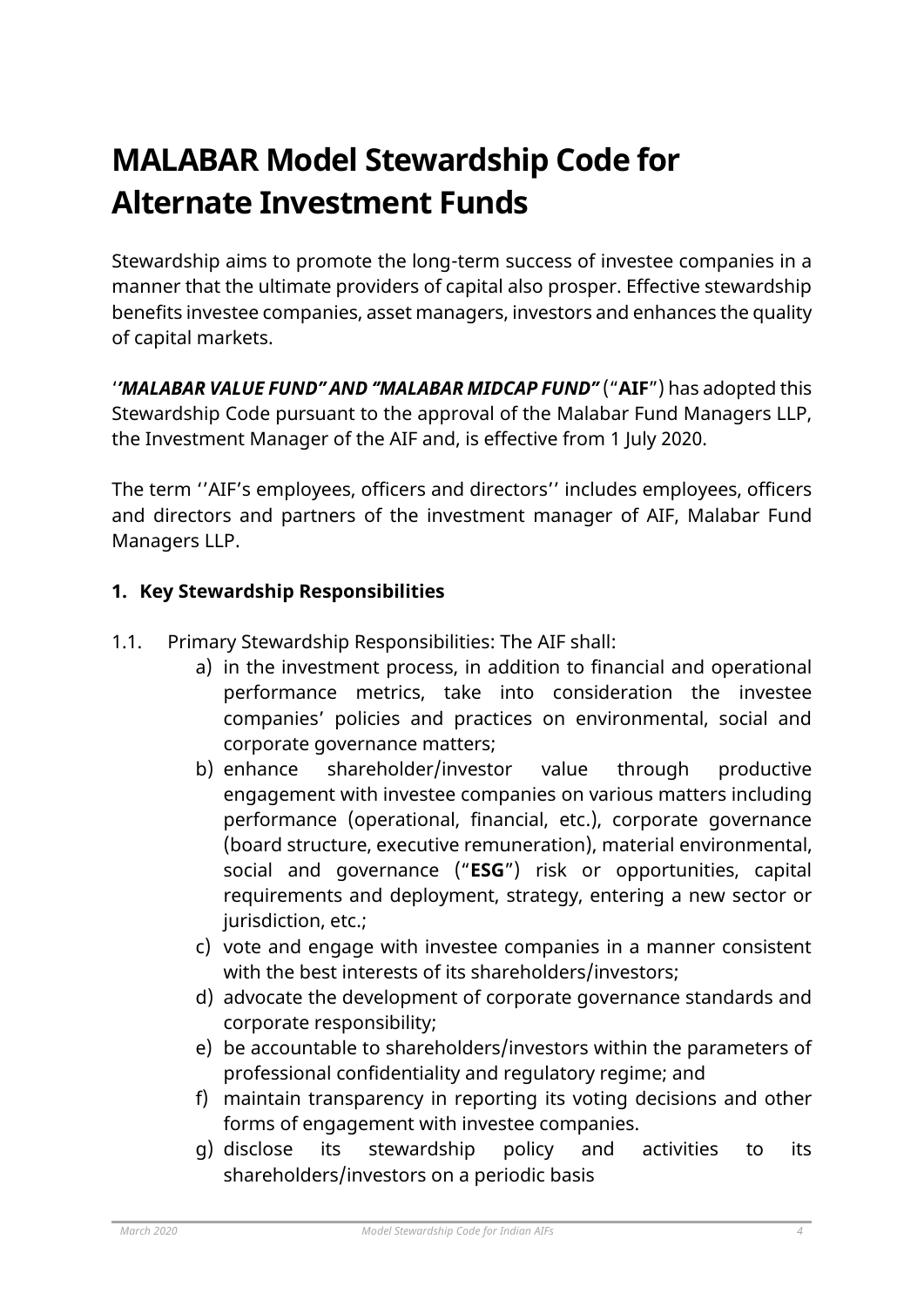- 1.2. Discharge of Stewardship Responsibilities: The AIF shall discharge its stewardship responsibilities through:
	- a) using resources, rights and influence available at their disposal;
	- b) Attend investor calls and quarterly results update meetings
	- c) Shall endeavor to have detailed discussions with the management and interactions with the investee company managements and boards;
	- d) voting on board or shareholders' resolutions, with a view to enhance value creation for the shareholders/investors and the investee companies;
	- e) advocating for responsible corporate governance practices, as a driver of value creation; and
	- f) Opine on material ESG opportunities or risks in the AIF's investee companies.
- 1.3. Responsibility for oversight of the stewardship activities:

The Designated Officer of the AIF ("**DOA**") shall ensure that there is an effective oversight of the AIF's stewardship activities. The AIF may conduct training for the personnel involved in implementing the Stewardship Principles, by holding internal or attending external sessions/workshops on Stewardship Principles and reviewing the global / national best practices.

- 1.4. Disclosure of Stewardship Code: This Stewardship Code and amendment thereto, may be disclosed on the Malabar Website and to the concerned parties on request.
- 1.5. Disclosure of Stewardship Activities: The AIF shall disclose its voting on shareholder resolutions of investee companies on an annual basis on the Malabar Website and to the concerned parties on request. However, it would be disclosed without names of investee companies.
- 1.6. Periodic review of Stewardship Code: The Stewardship Code shall be reviewed annually (or earlier if there are any material developments) and updated, which should be endorsed by the Designated Officer of the AIF.
- 1.7. Use of proxy advisors in discharge of stewardship activities: The AIF may use the service of Institutional Investor Advisory Services (''IiAS'') / other proxy advisor to support its stewardship activities. Institutional Investor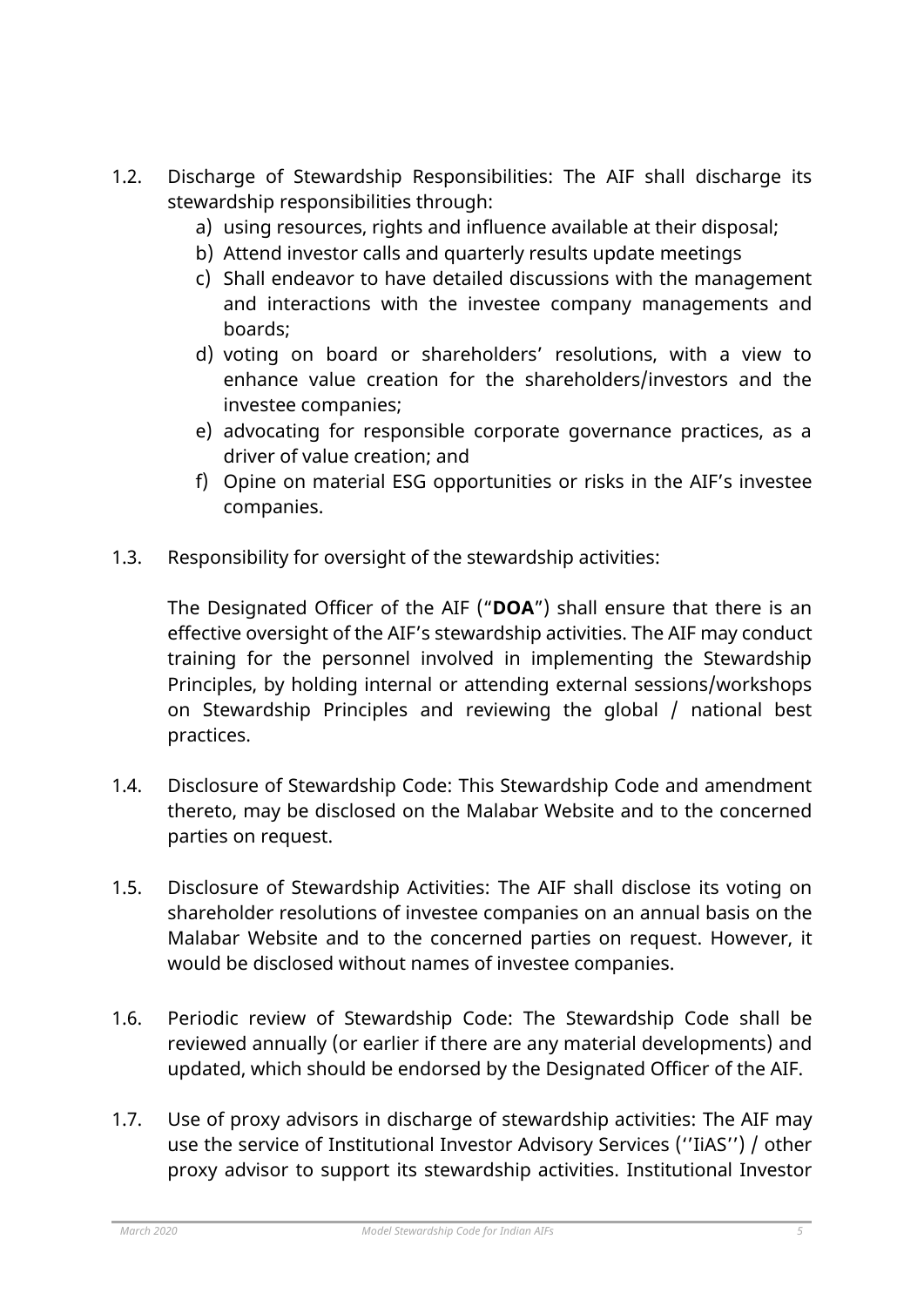Advisory Services India Limited (IiAS) is an advisory firm, dedicated to providing participants in the Indian market with independent opinion, research and data on corporate governance issues as well as voting recommendations on shareholder resolutions for over 800+ companies. IiAS provides bespoke research, valuation advisory services and assists institutions in their engagement with company managements and their boards. IiAS was incorporated on 24 June 2010. IiAS is registered with the Securities and Exchange Board of India (SEBI) as a research entity.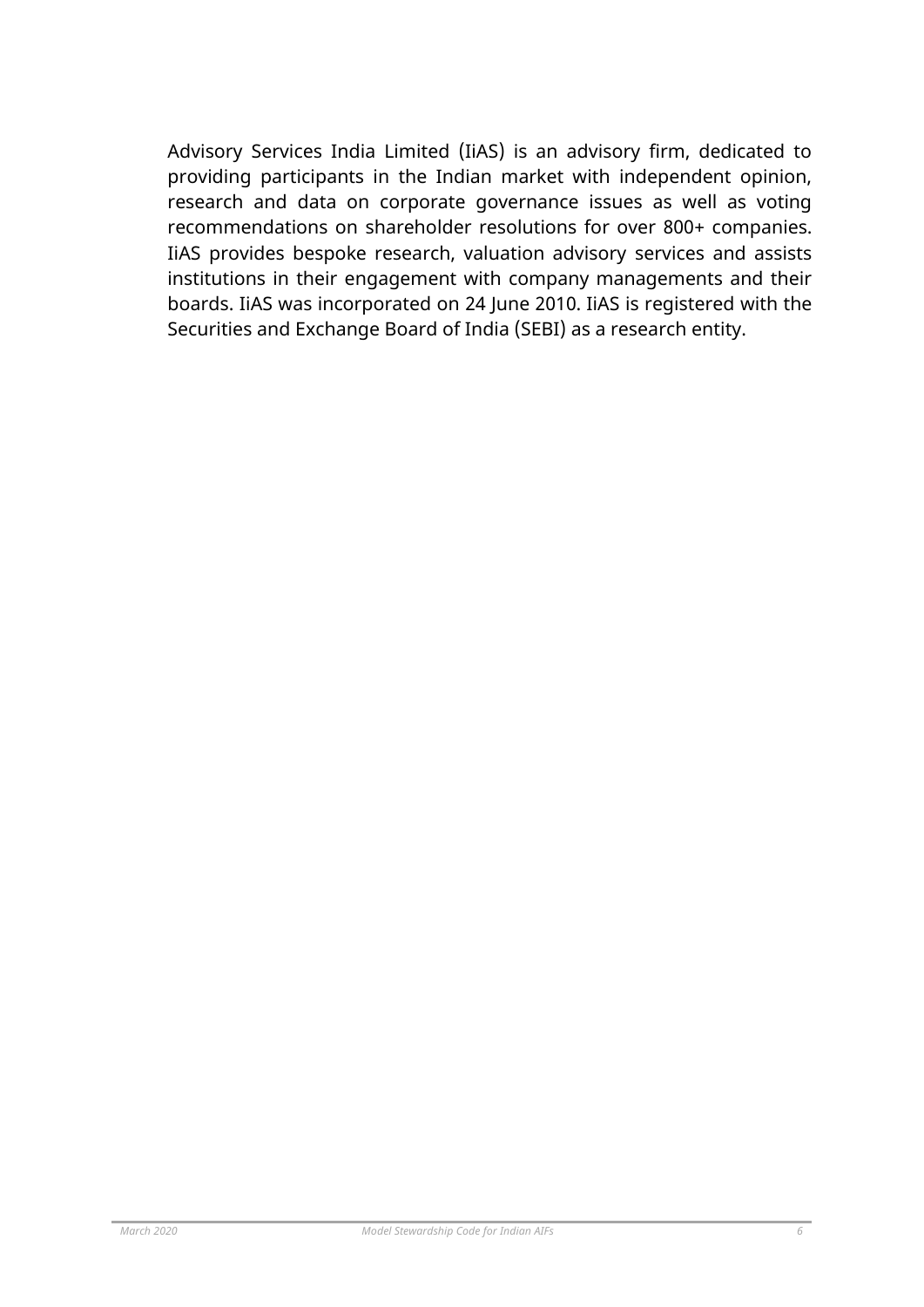# **2. Managing Conflict of Interest**

- 2.1. The term "conflict of interest" refers to instances where personal or financial considerations may compromise or have the potential to compromise the judgment of professional activities. A conflict of interest exists where the interests or benefits of the AIF (including its employee, officer or director) conflict with the interests or benefits of its shareholder/investor or the investee company.
- 2.2. Avoid conflict of interest: The employees, officers and directors of the AIF shall undertake reasonable steps to avoid actual or potential conflict of interest situations. In the event of any doubt as to whether a particular transaction would create (or have the potential to create) a conflict of interest, employees, officers and directors shall consult with the Designated Officer of the AIF.
- 2.3. Identifying conflict of interest: While dealing with investee companies, the AIF may be faced with a conflict of interest, *inter alia*, in the following instances, where:
	- a) the AIF and the investee company are associates or are part of same group; or
	- b) the investee company is also a client of the AIF or its group companies or affiliates;
	- c) the AIF is a lender to the investee company;
	- d) the investee company is partner or holds an interest, in the overall business or is a distributor for the AIF's group;
	- e) any of the group companies or affiliates of the AIF is a vendor or partner of the investee company;
	- f) a nominee of the AIF has been appointed as a director or a key managerial person of the investee company or cross-directorships;
	- g) a director or a key managerial person of the AIF has a personal interest in the investee company (Except as a Retail Shareholder);
	- h) the AIF (including its employee, officer or director) is likely to make a financial gain, or avoid a loss, at the expense of a shareholder/investor or the investee company.
- 2.4. Manner of managing conflict of interest:
	- a) The AIF including its employees, officers and directors shall refer all conflict of interest or suspected conflict of interest to the Designated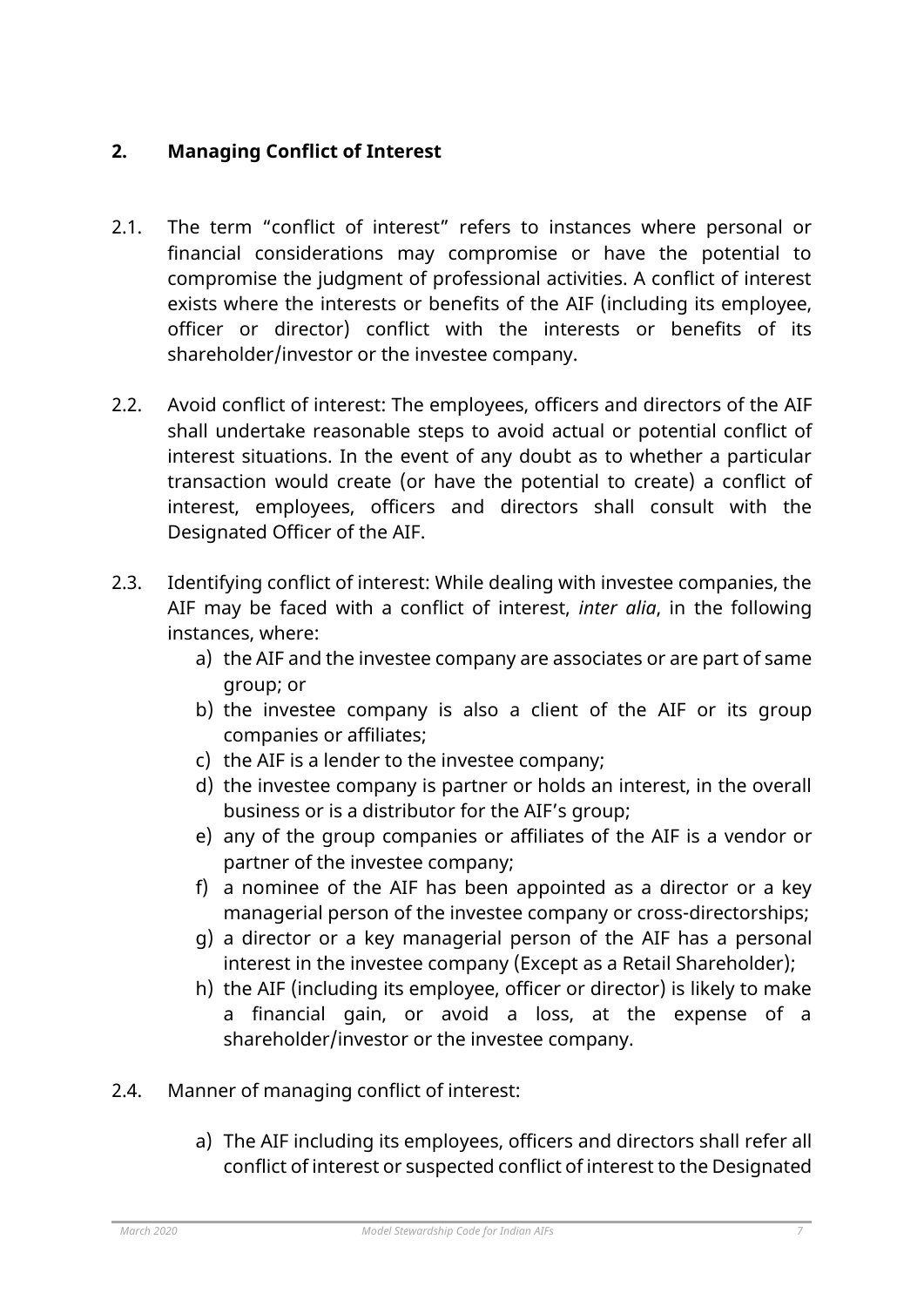Officer of the AIF. The Designated Officer of the AIF shall maintain records of the minutes on such decisions.

- b) On an annual basis, every employee, officer and director of the AIF must submit a securities statement setting out the details of the securities of listed companies and unlisted companies held by him/her (including the securities held by his/her immediate relative).
- c) Rationale for voting on each shareholder resolution shall be recorded in the internal records of the AIF.
- d) A potential conflict of interest in relation to an investee company shall be reasonably highlighted in the internal compliance system.
- e) Employees, officers and directors of the AIF will record their outside appointments/professional engagement with the Designated Officer.
- f) Save as in the ordinary course of business, AIF employees, officers and its directors shall not engage with the investee companies outside the scope of their duties under the Stewardship Code.
- g) The AIF will abstain from voting if the AIF and the investee company are part of the same group.
- h) The interests of the clients / beneficiaries will take precedence over the interests of the AIF (and its employees, directors and officers). Therefore, the AIF will vote in the interests of its clients / beneficiaries.
- i) A clear segregation between the investment teams, voting functions and the Business Team shall be maintained.
- j) Business level conflicts shall be resolved on a case to case basis by the Designated Officer of the AIF after factoring the relevant considerations.
- k) Conflicted employees, directors and officers will not be allowed to participate in the discussions and voting decisions / transactions in which they are interested.
- 2.5. Periodic review and updates to the conflict of interest policy: The Designated Officer of the AIF shall review the manner in which conflict of interest are arising and how they are being resolved annually (or earlier if there are any material developments) and adopt necessary actions, and disclose publicly any material developments.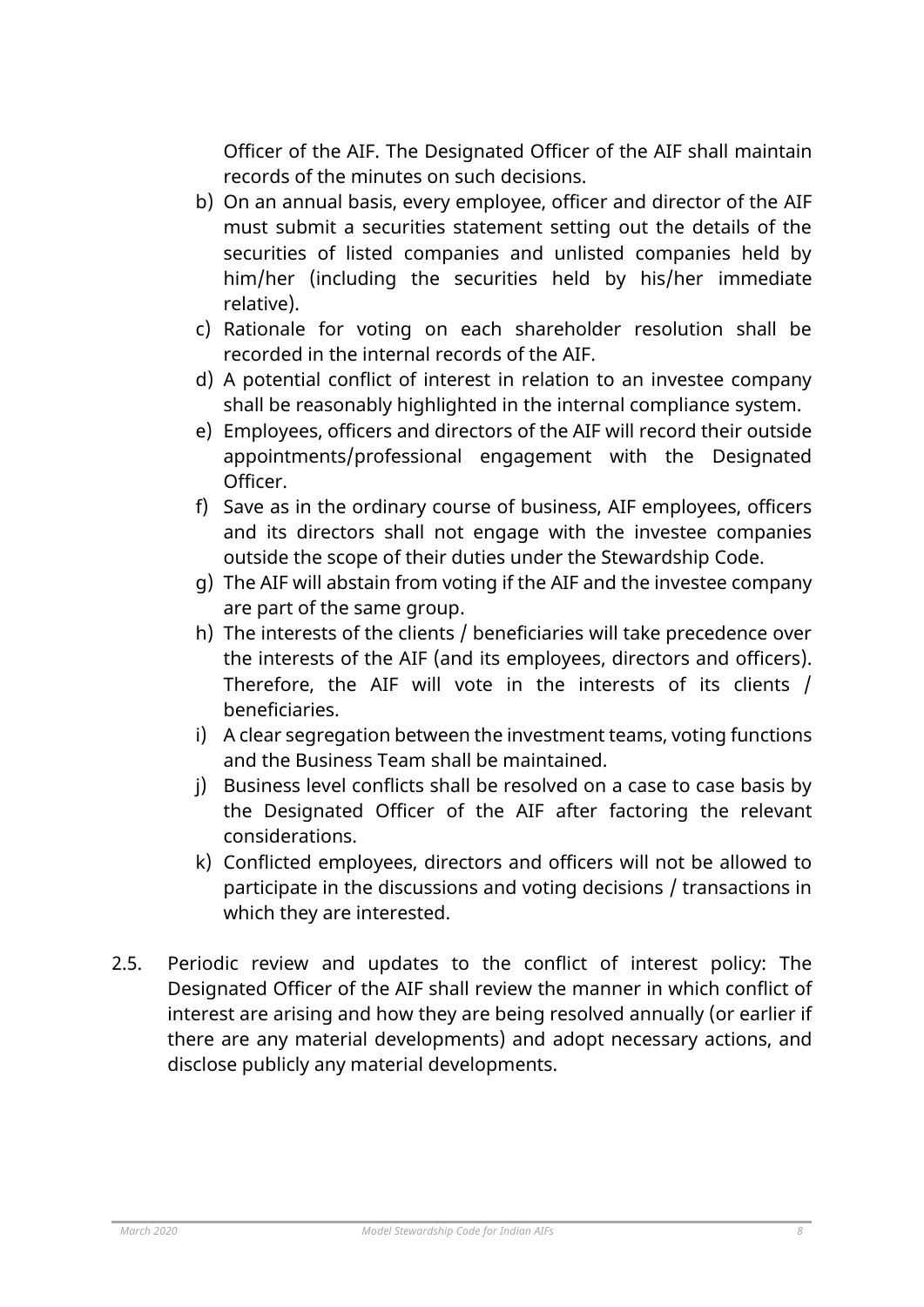# **3. Monitoring of Investee Companies**

- 3.1. The AIF shall monitor their investee companies.
- 3.2. Manner of Monitoring:
	- a) The AIF, with its employees, officers and directors, shall be responsible for the supervision of the monitoring of the investee companies' business strategy and performance, industry risk and opportunities, impact the investee companies make, risk, capital structure, leadership effectiveness, succession planning, remuneration, corporate governance performance including remuneration, structure of the board (including board diversity, independent directors etc.), related party transactions etc., risks including cultural and ESG risks, shareholders rights, their grievances etc. among other matters.
	- b) The AIF may use publicly available information, sell side research and industry information and shall engage with the investee companies' investor analyst calls at least once in a year, to monitor the investee companies.
	- c) The AIF shall inform the investee companies to not share any unpublished price sensitive information with the AIF which would make the AIF an 'insider', without a specific prior agreement with the AIF. While dealing with the investee company, the AIF shall ensure compliance with the SEBI (Prohibition on Insider Trading) Regulations, 2015. AIF shall identify situations which may trigger communication of insider information and the procedures adopted to ensure insider trading regulations are complied with in such cases.
- 3.3. Identify the responsibilities of the investee companies:

The AIF shall review the investee companies' business strategy and performance, industry risk and opportunities, impact the investee companies make, risk, capital structure, leadership effectiveness, succession planning, remuneration, corporate governance including structure of the board (including board diversity, independent directors etc.), related party transactions etc., risks including, cultural, social and environmental matters shareholders rights, their grievances etc. among other matters.

3.4. The AIF shall actively monitor investee companies, where the total investment value is Rs.10 Crores or more, holds at least 1% or more of the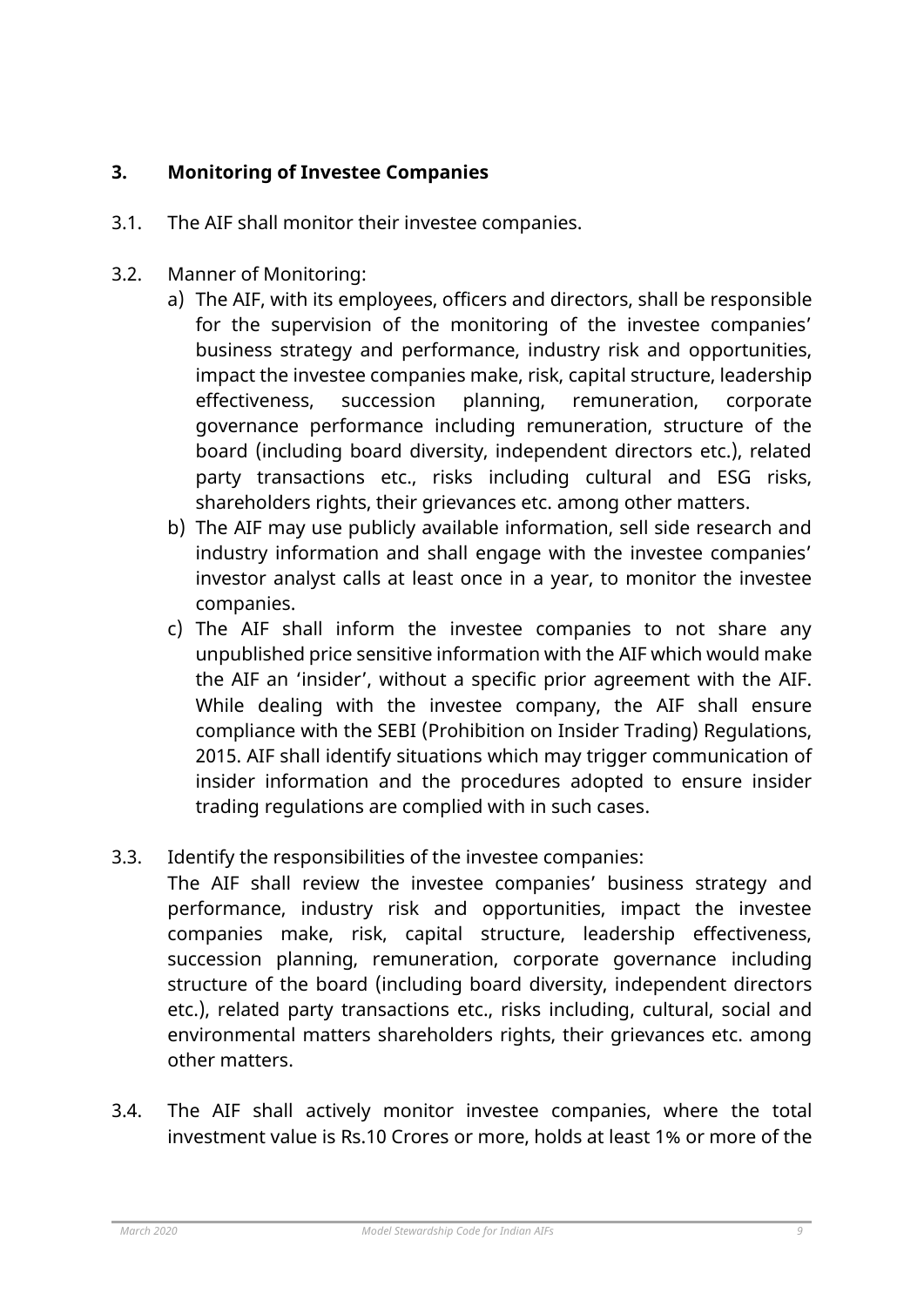shareholding of the investee company and the investee companies have not been earmarked for divestment.

3.5. As and when required, the AIF may periodically review and measure the effectiveness of their monitoring activities and take suitable steps.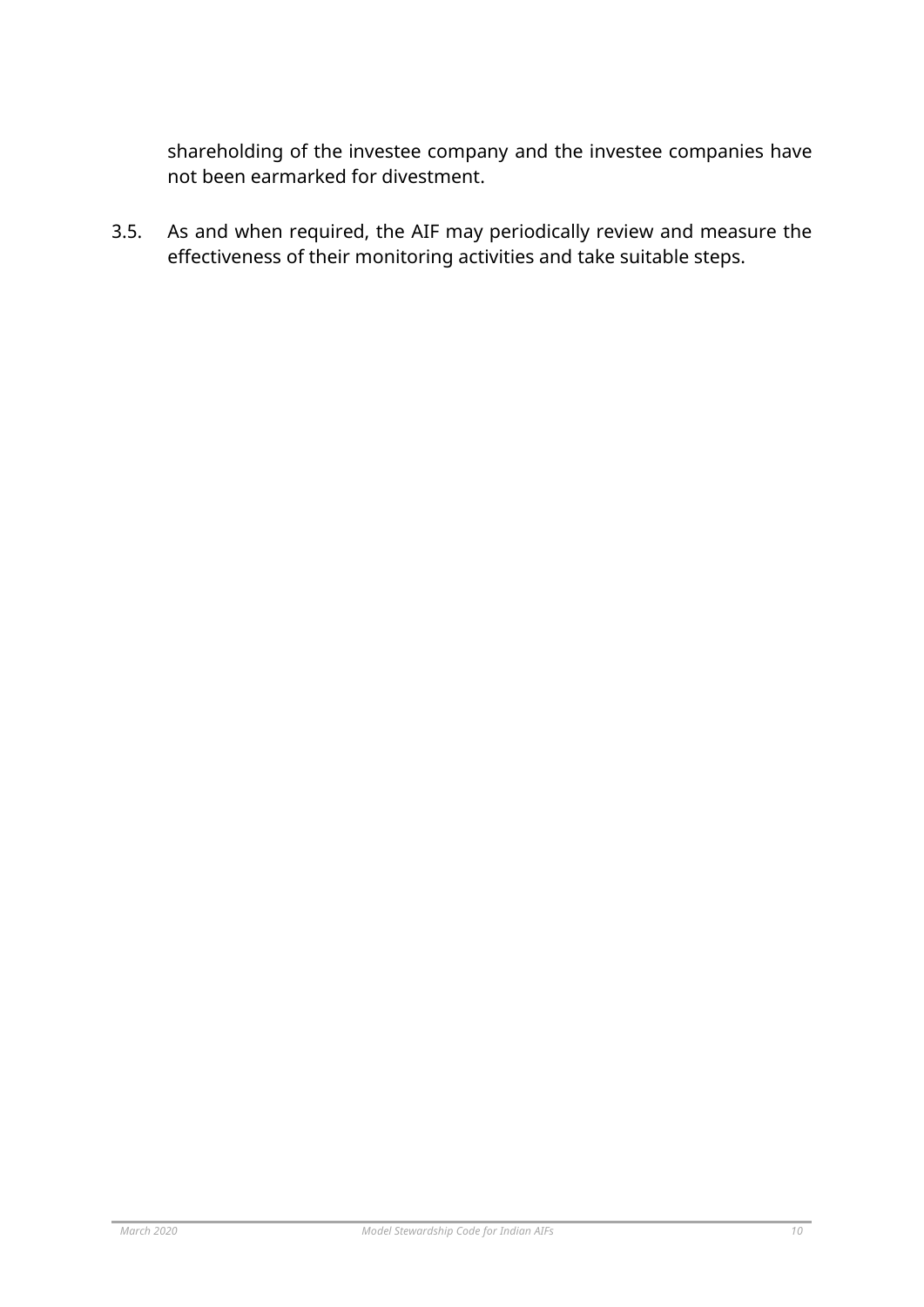# **4. Active Intervention in the Investee Company and collaboration with other institutional investors**

- 4.1. Applicability
	- a) The AIF may intervene in the acts/omissions of an investee company, in which it has invested Rs.*10,00,00,000*, holds at least *1%* of the share capital of the investee company and the investee companies have not been earmarked for divestment.
	- b) The AIF may intervene if, in its opinion any act/omission of the investee company is considered material on a case to case basis, including but not limited to poor financial performance, insufficient disclosures, inequitable treatment of shareholders, non-compliance with regulations, performance parameters, ESG issues, leadership concerns, related party transactions, corporate plans/ strategy, CSR, litigation or any other related matters.
- 4.2. Intervention by the AIF: The decision for intervention shall be decided by the DOA based on the following broad parameters:
	- a) The AIF may not generally intervene if the threshold is below the prescribed level or investment is already earmarked for divestment.
	- b) The AIF may consider intervening in matters below the thresholds, if in the reasonable opinion of the DOA, the issue involved may adversely impact the overall corporate governance atmosphere or the AIF's investment.
	- c) The AIF may not intervene even after the investee company meets the threshold as listed above, if the DOA deems fit to do so at that point of time after considering all relevant factors.
- 4.3. The AIF's intervention and escalation policy is as follows:
	- a) Engagement: The AIF shall take all reasonable steps to address its concerns, including steps to be taken to mitigate such concerns, with the investee company's management through participation in investors calls and general meetings.
	- b) Re-engagement: In the event the management of the investee company fails to undertake constructive steps to resolve the concerns raised by the AIF within a reasonable timeframe, the AIF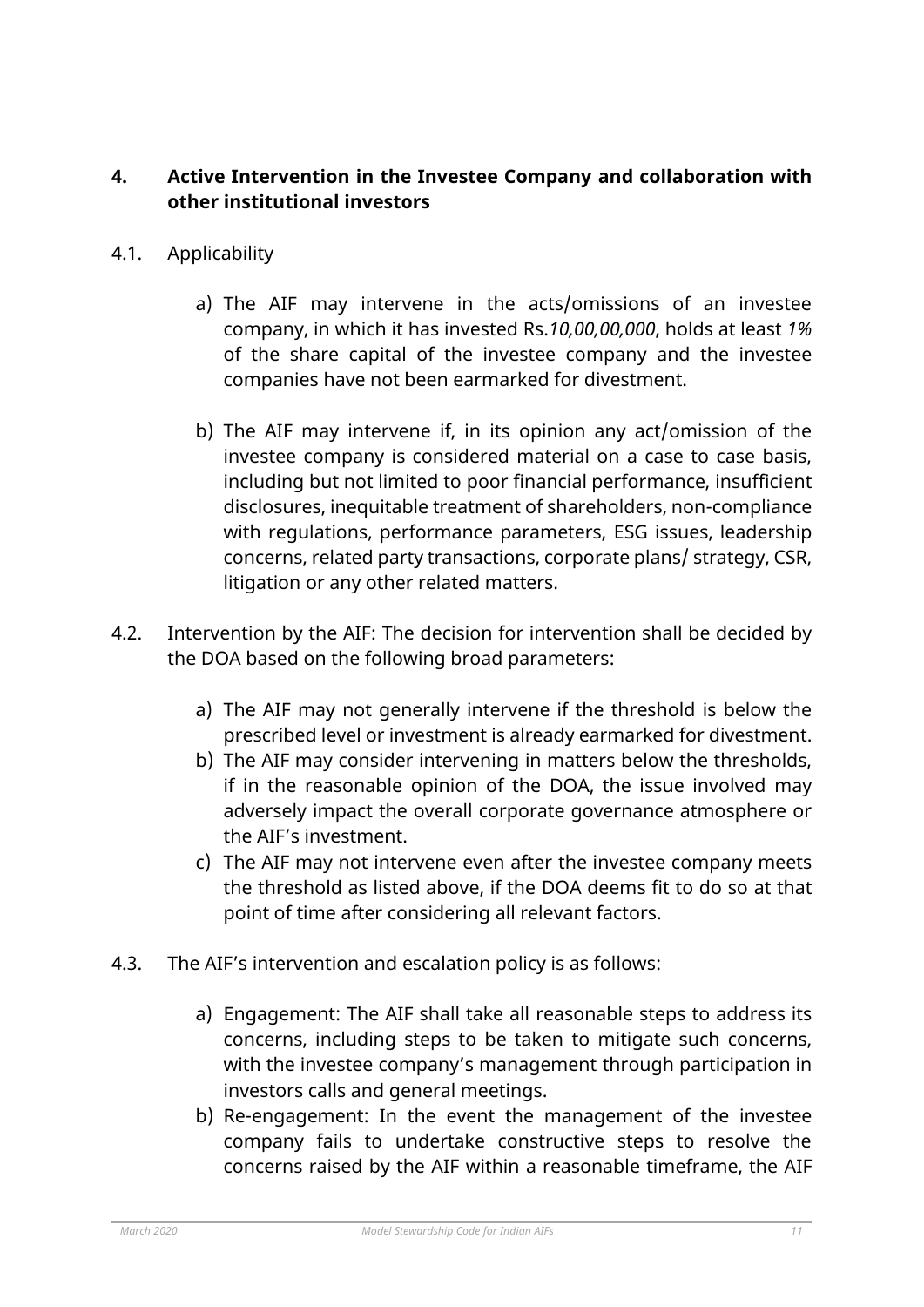shall take all reasonable steps to re-engage with the management to resolve the AIF's concerns.

- c) Escalation: In case there is no progress despite the first two steps, the AIF shall escalate the matter to the DOA. If the DOA decides to escalate, the AIF shall engage with the board of the investee company (through a formal written communication) and elaborate on the concerns. The AIF may also consider voting against the relevant matters.
- d) On case by case basis, the AIF may consider other intervention mechanisms such as (i) expressing their concern collectively with other investors or through AIFs associations; (ii) making a public statement; (iii) submitting shareholders resolution or voting against decisions etc.; (iv) submitting one or more nominations for election to the board as appropriate and convening a shareholders meeting; (v) seeking governance improvements and/or damages through legal remedies or arbitration; and (vi) exit or threat to exit from the investment as a last resort.
- e) Reporting to the Regulators: If there is no response or action taken by the investee company despite the first three steps, the AIF may approach the relevant authorities/ regulators after necessary approval of the DOA.

In case the AIF's intervention is not successful (either fully or partially), it will not automatically result in the AIF being required to exit its investment in the investee company. The decision to purchase more equity or sell all or part of the AIF's investment in the investee company shall be made by the DOA, which may consider the outcome of the intervention as an input in its decision-making process.

- 4.4. Collaboration with other institutional investors:
	- a) The AIF may consider collective engagement with other institutional investors [*and other investors / advisors / proxy / voting advisory firms*] on a general basis and in particular, when it believes a collective engagement will lead to a higher quality and/or a better response from the investee company. The AIF may approach, or may be approached by, other Asset Managers, including insurers, AIFs, or other type of shareholders to provide a joint representation to the investee companies to address specific concerns.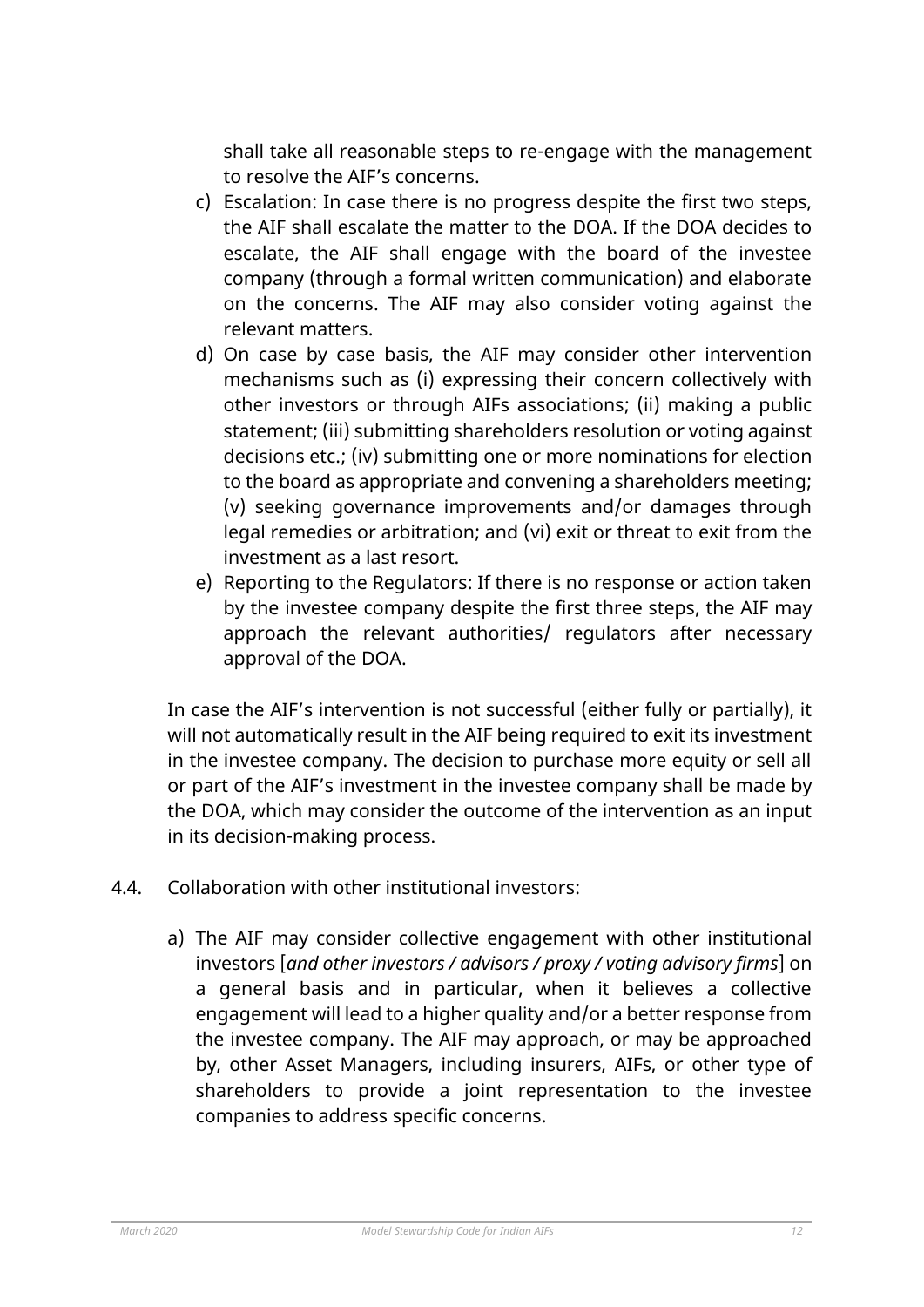- b) The AIF may also, where permitted, collaborate with other *institutional investors, professional associations such as [Indian* Association *of Alternative Investment Funds, General Insurance Council of India, Life Insurance Council, General Insurers' Public Sector Association, IiAS and/or other proxy / voting advisory firms*]; regulators such as SEBI, Pension Fund Regulatory and Development Authority, IRDA, and other policy makers to solicit views.
- 4.5. The AIF shall determine individually its position on any issue requiring collaborative engagement and shall not act or be construed as acting as a 'person acting in concert' with other shareholders and market manipulation.
- 4.6. As and when required, the AIF may periodically review and measure the effectiveness of their intervention, collaboration activities and its outcomes and take suitable steps. It may decide to communicate the same to investors on case by case basis and on request.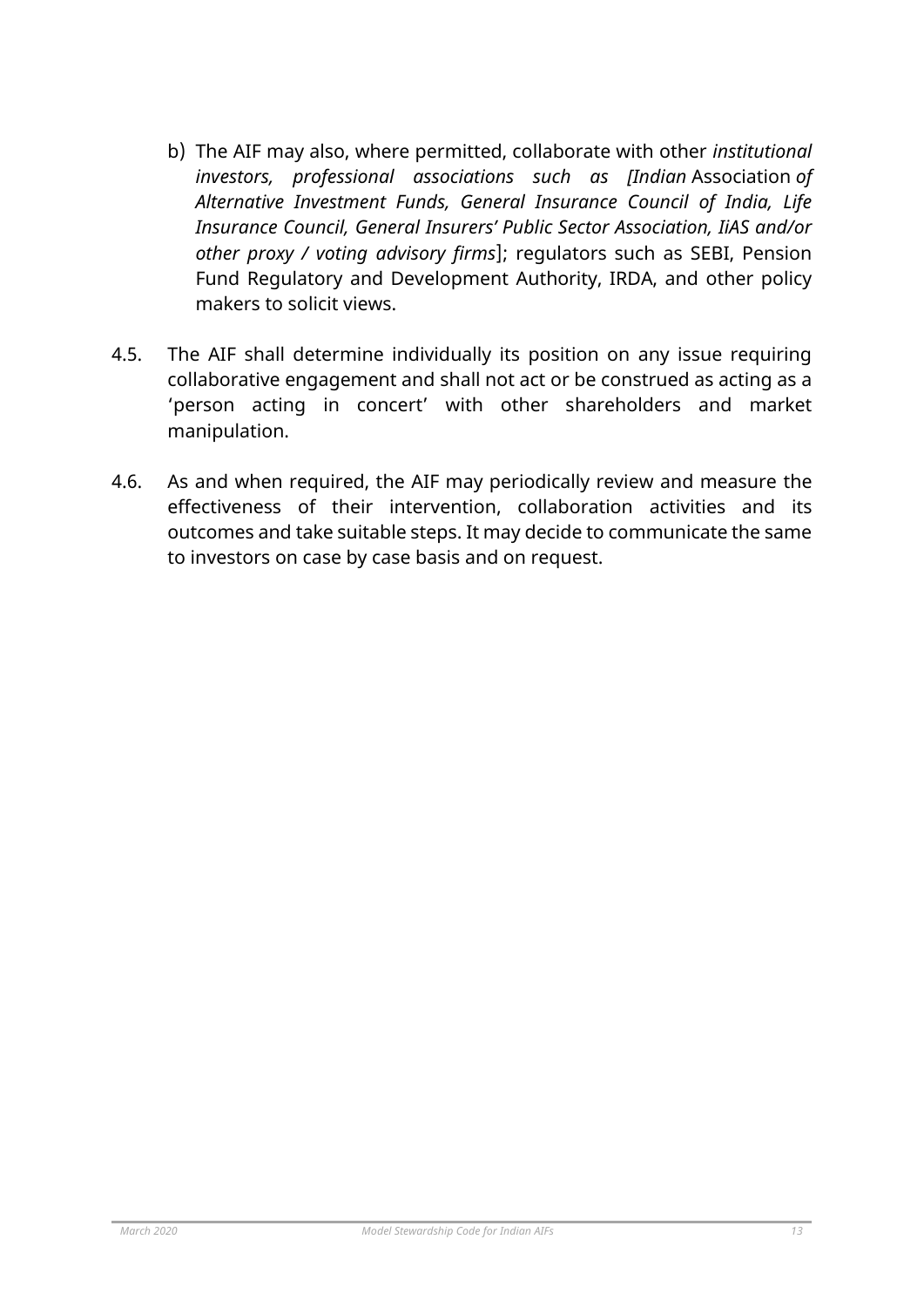# **5. Voting and disclosure of voting activity**

### 5.1. Applicability

The AIF may generally vote on all shareholder resolutions of top 30 listed investee companies in the AIF, arranged in the descending order of their investment value with the highest investment value on the top, if the investment value in any of these investee company exceeds Rs. 10 Crores and the AIF's holding is greater than 1% of the investee company's paidup share capital and the investee company is not earmarked for divestment. In such cases, the AIF shall make informed and independent voting decisions, applying due care, diligence and judgment across their entire portfolio in the interests of its shareholders/ investors.

- 5.2. Voting decisions shall be made in accordance with the AIF's voting policy & process, which is available here:
- A. Mechanisms to be used for voting: e-voting
- B. Internal mechanisms for voting:
	- a. AIF proposes to use proxy advisors like IiAS, to seek independent analysis and opinion on proposed shareholder resolutions.
	- b. Along with IiAS voting recommendations, AIF would leverage expertise of its investment / research team members to decide vote for / against / abstain.
	- c. In case of conflict of interest or specific situations, it may be escalated to DOA to decide the vote.
- C. Disclosure of voting including:
	- a. Periodicity of disclosure Annually and / or on Request
	- b. Summary of actual voting for proposed resolutions in investee companies i.e. For, Against or Abstain, may be disclosed to concerned parties on annually on the Malabar website or to the concerned parties on request without disclosing name of the investee companies
	- c. Rationale for voting IiAS recommendation to be saved with or without internal AIF notes.
- D. Details of service provider: Institutional Investor Advisory Services (''IiAS'')
	- a. IiAS is a SEBI registered research entity (proxy advisor registration number: INH000000024) dedicated to providing participants in the Indian market with independent opinions, research and data on corporate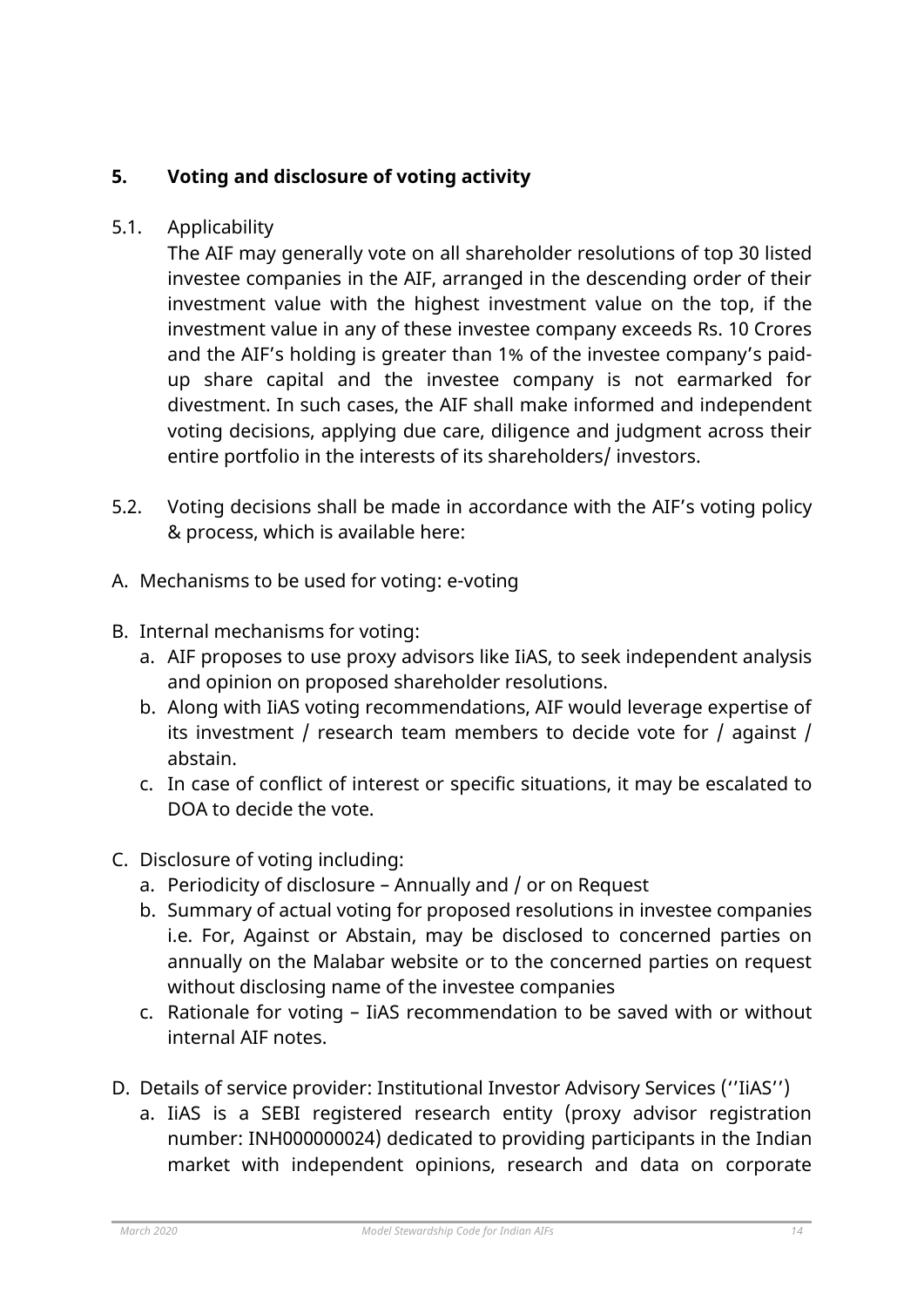governance issues as well as voting recommendations on shareholder resolutions of over 750+ listed Indian companies.

- b. IiAS' voting recommendations are based on a set of guiding principles, which incorporate the basic tenets of the legal framework along with the best practices followed by some of the better governed companies. These policies clearly list out the rationale and evaluation parameters which are taken into consideration while finalizing the recommendations. The detailed IiAS Voting Guidelines are available at IiAS website. The draft report prepared by the analyst is referred to an internal Review and Oversight Committee (ROC), which is responsible for ensuring consistency in voting recommendations, alignment of recommendations to the IiAS' voting criteria and setting and maintaining quality standards of IiAS' proxy reports. Details regarding the functioning and composition of the ROC committee are available at [https://www.iiasadvisory.com/about.](https://www.iiasadvisory.com/about) In undertaking its activities, IiAS relies on information available in the public domain i.e. information that is available to public shareholders. However, in order to provide a more meaningful analysis, IiAS, generally seeks clarifications from the subject company. IiAS reserves the right to share the information provided by the subject company in its reports. Further details on IiAS policy on communication with subject companies are available at [https://www.iiasadvisory.com/about.](https://www.iiasadvisory.com/about)
- c. Considering the credibility and experience of founders of IiAS, its necessary infrastructure to evaluate proposed resolutions independently, AIF may give relatively high weightage to IiAS recommendations.
- 5.3. The AIF shall also consider several factors, including recommendations made by IiAS and / or other proxy / voting advisory firms, while voting (if any). If required and endorsed by DOA, the AIF may vote against resolutions which are not in its investors'/shareholders'/clients' best interests or perceived to be not in the interest of investors'/shareholders'/clients' best interests / AIF as an industry / ESG policy of Malabar.
- 5.4. Attendance at General Meetings: The AIF may attend general meetings of the investee companies (annual as well as any extra ordinary shareholders' meetings) where appropriate and practically possible, and to the extent possible, physically or otherwise, actively speak and respond to the matters being discussed at such meetings.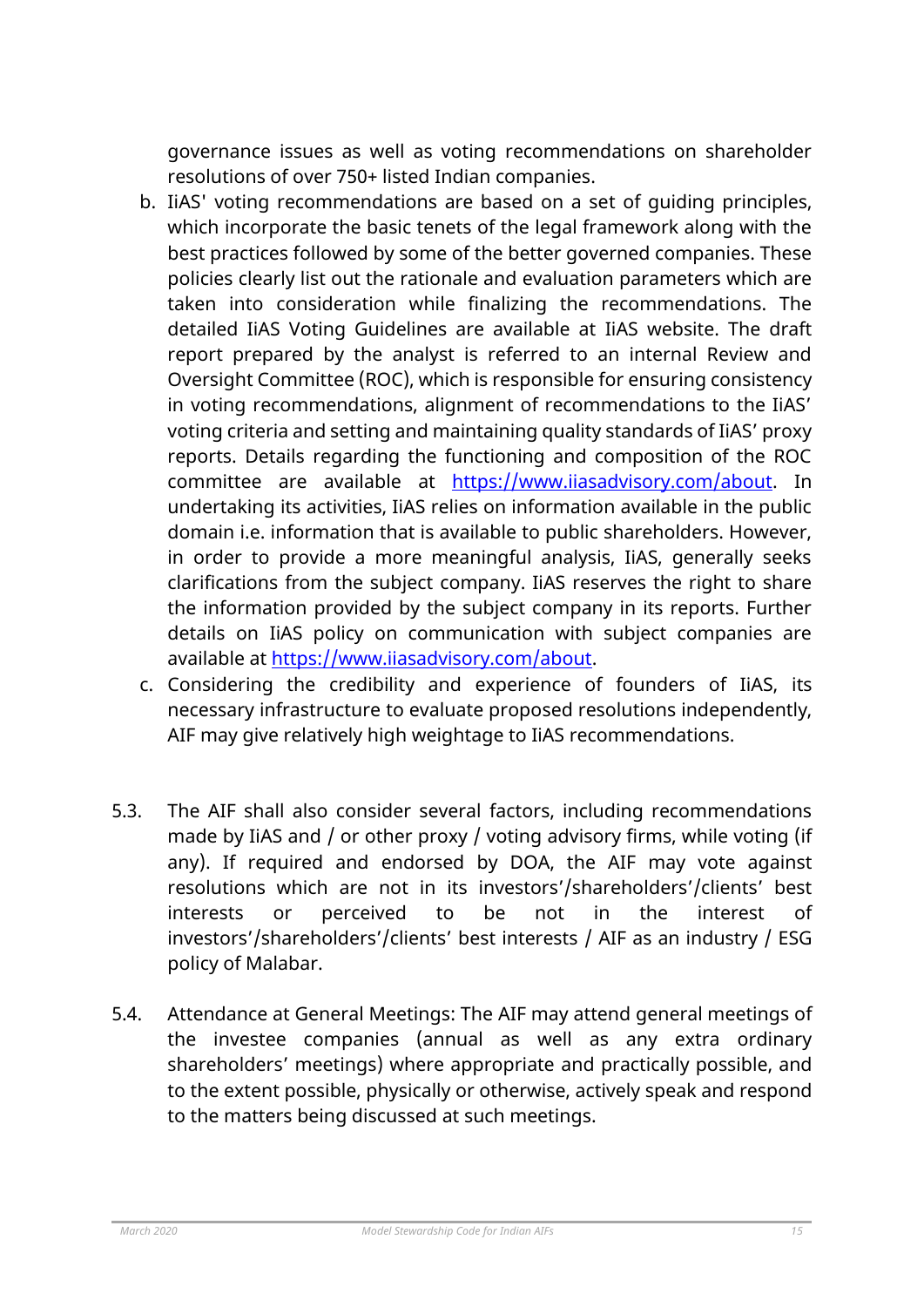- 5.5. The AIF, to the best of its ability, may record and disclose specific rationale supporting its voting decision (for, against or abstain) with respect to each vote proposal including how potential conflicts of interests, if any, are addressed in the exercise of voting rights.
- 5.6. The AIF may disclose all voting activity and a detailed report on voting annually on Malabar Website or to the concerned parties on request without disclosing names of investee companies.

# **6. Reporting of Stewardship Activities**

- 6.1. The AIF shall issue a report to its shareholders/ investors detailing the compliances or non-compliance (with justification of any non-compliance) with each of the Stewardship Principles and the requirements set out in this Stewardship Code, including how conflicts were managed (if any), extent of monitoring of investee companies, any intervention undertaken, collaboration undertaken and cumulative voting activity and outcome of each of these actions, for the last financial year within  $\lceil \bullet \rceil$  working days of the ending of the year. The report shall be made public and made available to on the AIF's website.
- 6.2. The AIF shall also on an annual basis report its compliance status with the Stewardship Principles in an easy to read format and share such reports in the annual intimation made to its shareholders/ investors.
- 6.3. The AIF should maintain records of meetings, voting and engagement to documents summaries of stewardship activities for the benefit of its shareholders/ investors.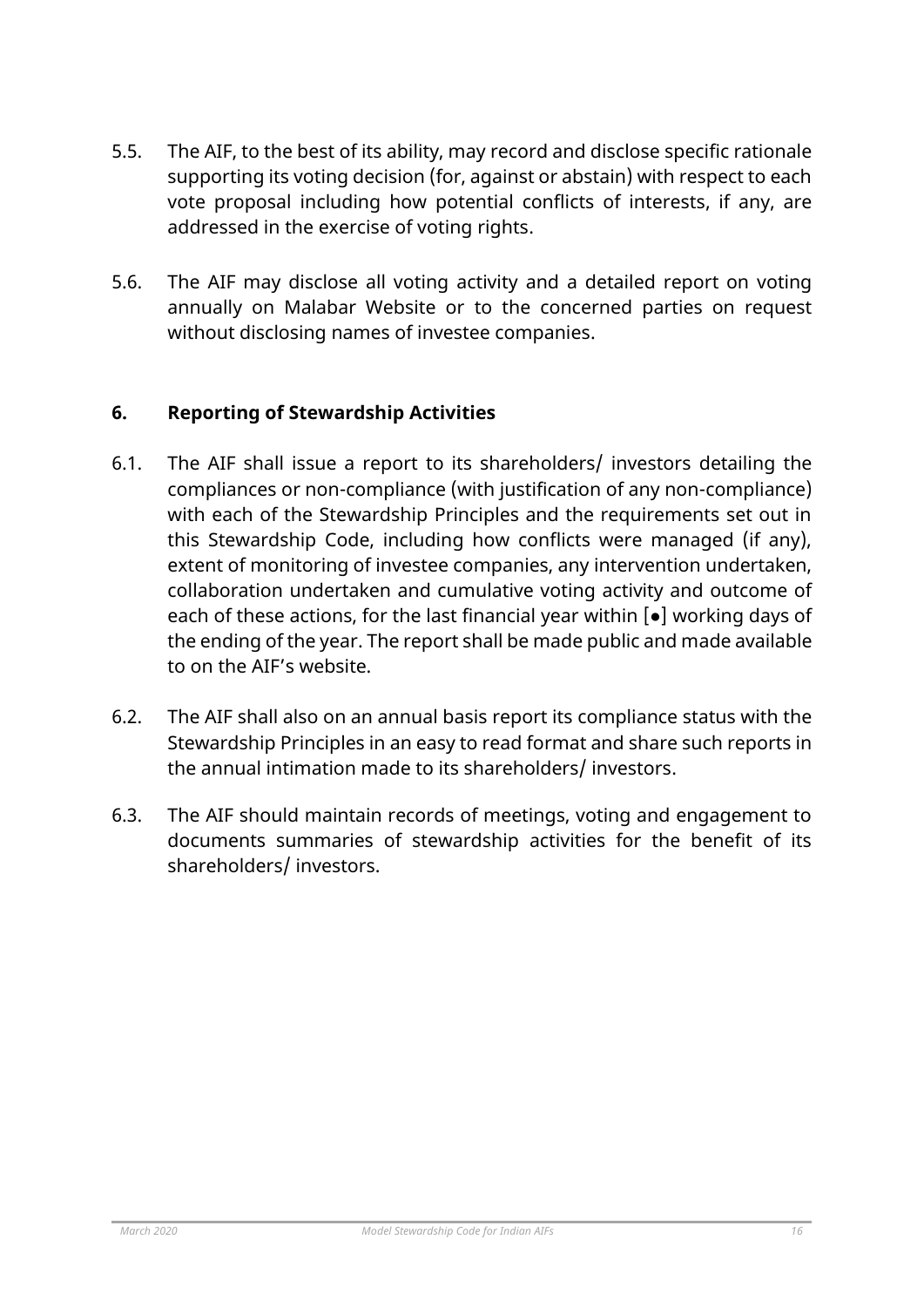# **Annex: SEBI's Stewardship Principles for AIFs**

## **Principle 1: Institutional Investors should formulate a comprehensive policy on the discharge of their stewardship responsibilities, publicly disclose it, review and update it periodically**

Stewardship responsibilities include monitoring and actively engaging with investee companies on various matters including performance (operational, financial, etc.), strategy, corporate governance (including board structure, remuneration, etc.), material environmental, social, and governance (ESG) opportunities or risks, capital structure, etc. Such engagement may be through detailed discussions with management, interaction with investee company boards, voting in board or shareholders meetings, etc.

Every institutional investor should formulate a comprehensive policy on how it intends to fulfill the aforesaid stewardship responsibilities and disclose it publicly. In case any of the activities are outsourced, the policy should provide for the mechanism to ensure that in such cases, stewardship responsibilities are exercised properly and diligently.

The policy should be reviewed and updated periodically and the updated policy should be publicly disclosed on the entity's website. A training policy for personnel involved on implementation of the principles is crucial and may form a part of the policy.

### **Principle 2: Institutional investors should have a clear policy on how they manage conflicts of interest in fulfilling their stewardship responsibilities and publicly disclose it**

As a part of the aforesaid comprehensive policy, institutional investors should formulate a detailed policy for identifying and managing conflicts of interest. The policy shall be intended to ensure that the interest of the client/beneficiary is placed before the interest of the entity. The policy should also address how matters are handled when the interests of clients or beneficiaries diverge from each other.

The conflict of interest policy formulated shall, among other aspects, address the following:

- 1. Identifying possible situations where conflict of interest may arise. E.g. in case of investee companies being associates of the entity.
- 2. Procedures put in place by the entity in case such conflict of interest situations arise which may, inter alia, include:
	- a. Blanket bans on investments in certain cases
	- b. Having a 'Conflict of Interest' Committee to which such matters may be referred to.
	- c. Clear segregation of voting function and client relations/ sales functions.
	- d. Policy for persons to recuse from decision making in case of the person having any actual/ potential conflict of interest in the transaction.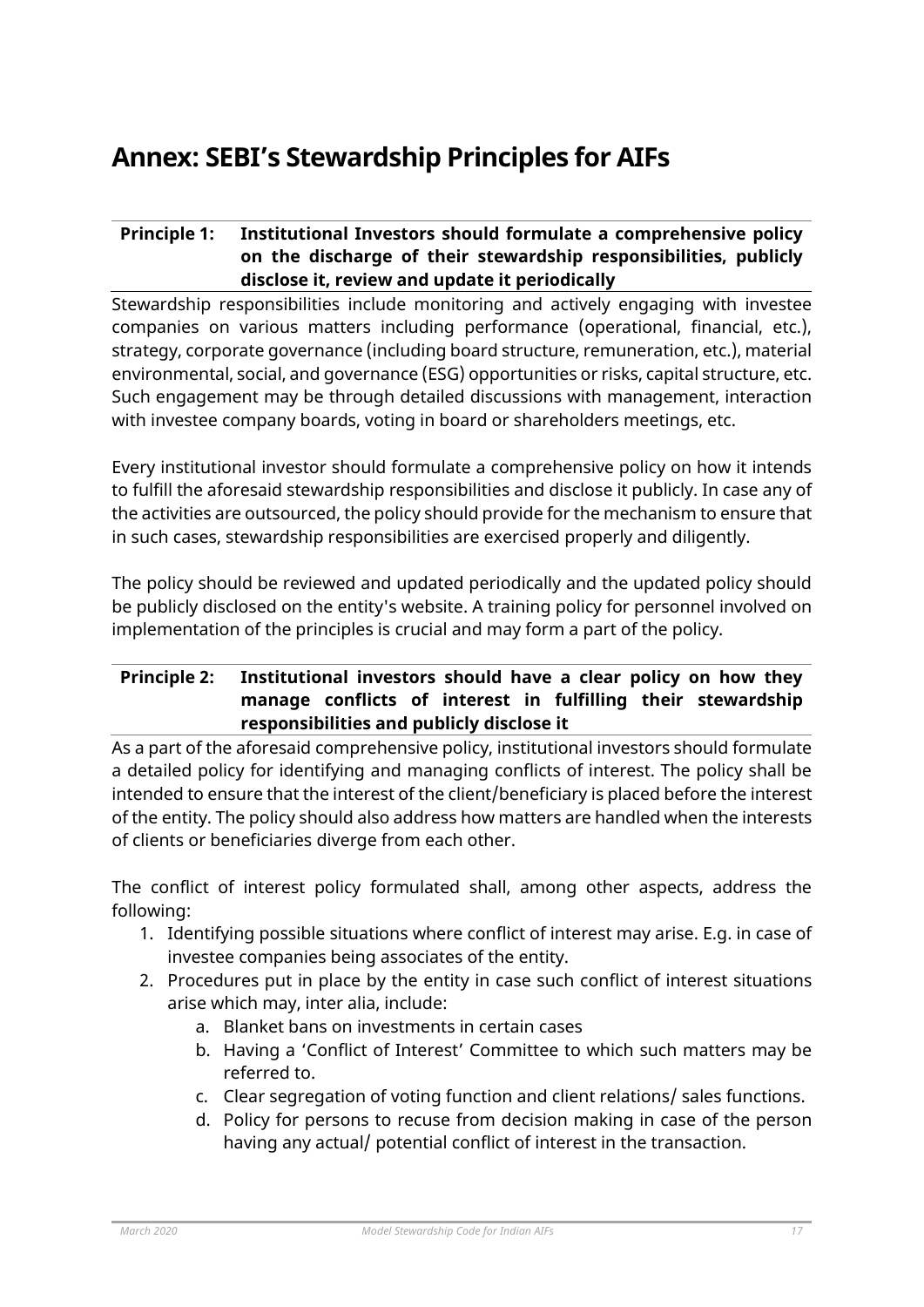- e. Maintenance of records of minutes of decisions taken to address such conflicts.
- 3. Periodical review and update of such policy and public disclosure.

## **Principle 3: Institutional investors should monitor their investee companies**

As a part of the aforesaid comprehensive policy, institutional investors should have a policy on continuous monitoring of their investee companies in respect of all aspects they consider important which shall include performance of the companies, corporate governance, strategy, risks etc.

The investors should identify the levels of monitoring for different investee companies, areas for monitoring, mechanism for monitoring etc. The investors may also specifically identify situations where they do not wish to be actively involved with the investee companies e.g. in case of small investments.

The investors should also keep in mind regulations on insider trading while seeking information from the investee companies for the purpose of monitoring.

Accordingly, the institutional investors shall formulate a policy on monitoring specifying, inter-alia, the following:

- 1. Different levels of monitoring in different investee companies. E.g. companies where larger investments are made may involve higher levels of monitoring visà-vis companies where amount invested in insignificant from the point of view of its assets under management.
- 2. Areas of monitoring which shall, inter-alia, include:
	- b. Company strategy and performance operational, financial etc.
	- c. Industry-level monitoring and possible impact on the investee companies.
	- d. Quality of company management, board, leadership etc.
	- e. Corporate governance including remuneration, structure of the board (including board diversity, independent directors etc.) related party transactions, etc.
	- f. Risks, including Environmental, Social and Governance (ESG) risks
	- g. Shareholder rights, their grievances etc.
- 3. Identification of situations which may trigger communication of insider information and the procedures adopted to ensure insider trading regulations are complied with in such cases

### **Principle 4: Institutional investors should have a clear policy on intervention in their investee companies. Institutional investors should also have a clear policy for collaboration with other institutional investors where required, to preserve the interests of the ultimate investors, which should be disclosed.**

Institutional investors should have a clear policy identifying the circumstances for active intervention in the investee companies and the manner of such intervention. The policy should also involve regular assessment of the outcomes of such intervention. Intervention should be considered even when a passive investment policy is followed or if the volume of investment is low, if the circumstances so demand.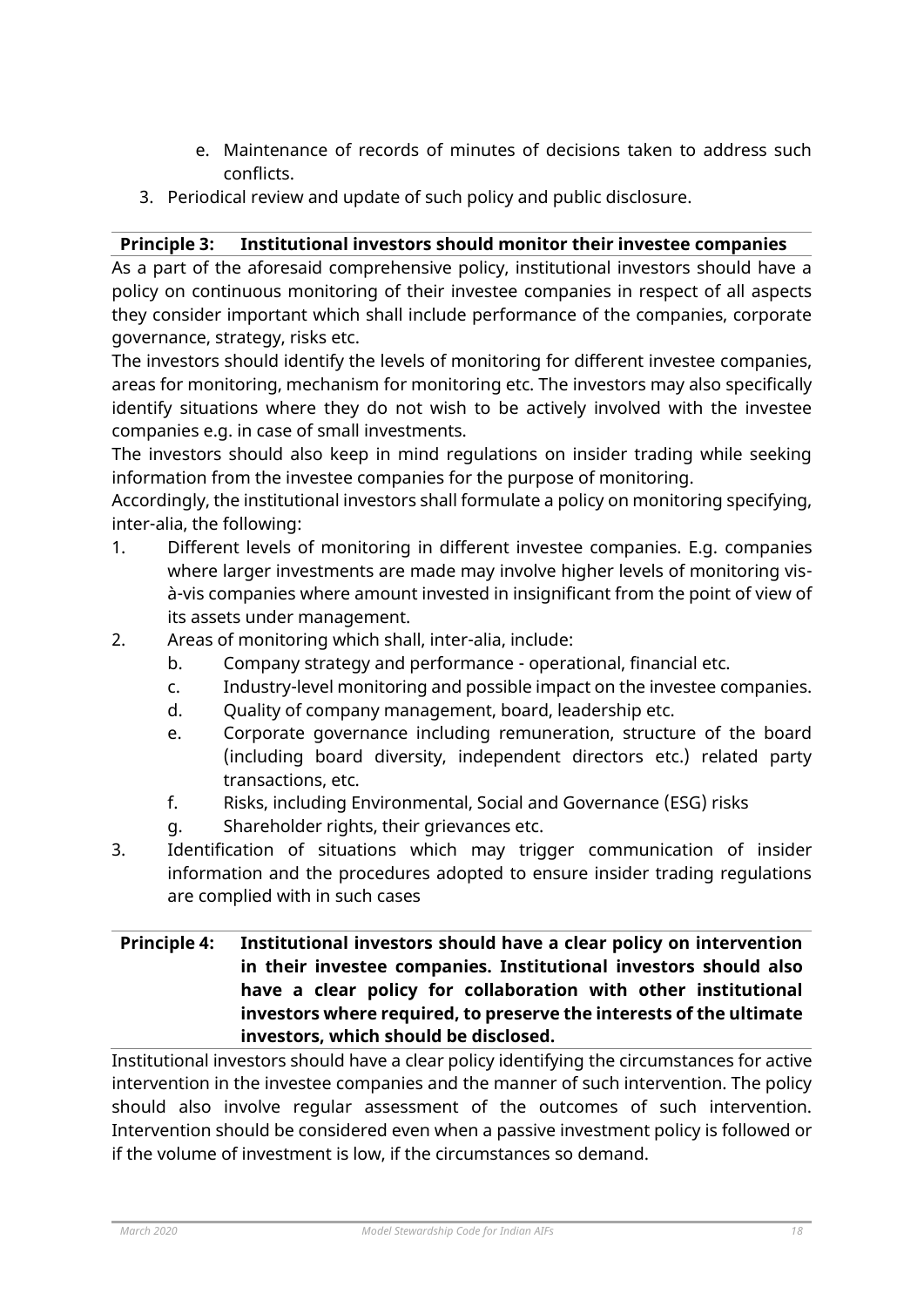Circumstances for intervention may, inter alia, include poor financial performance of the company, corporate governance related practices, remuneration, strategy, ESG risks, leadership issues, litigation etc.

The mechanisms for intervention may include meetings/discussions with the management for constructive resolution of the issue and in case of escalation thereof, meetings with the boards, collaboration with other investors, voting against decisions, etc. Various levels of intervention and circumstances in which escalation is required may be identified and disclosed. This may also include interaction with the companies through institutional investor associations (E.g. AMFI). A committee may also be formed to consider which mechanism to be opted, escalation of matters, etc. in specific cases.

#### **Principle 5: Institutional investors should have a clear policy on voting and disclosure of voting activity.**

To protect and enhance wealth of the clients/ beneficiaries and to improve governance of the investee companies, it is critical that the institutional investors take their own voting decisions in the investee company after in-depth analysis rather than blindly supporting the management decisions.

This requires a comprehensive voting policy to be framed by the institutional investors including details of mechanisms of voting, circumstances in which voting should be for/against/abstain, disclosure of voting, etc. The voting policy, voting decisions (including rationale for decision), use of proxy voting/voting advisory services, etc. should be publicly disclosed.

The voting policy shall, inter-alia, include the following:

- A. Mechanisms to be used for voting (e.g. e-voting, physically attending meetings, voting through proxy, etc.)
- B. 2. Internal mechanisms for voting including:
	- d. Guidelines on how to assess the proposals and take decision thereon
	- e. Guidelines on how to vote on certain specific matters/ circumstances including list of such possible matters/circumstances and factors to be considered for a decision to vote for/ against/ abstain
	- f. Formulation of oversight committee as an escalation mechanism in certain cases
	- g. Use of proxy advisors
	- h. Policy for conflict of interest issues in the context of voting
- C. Disclosure of voting including:
	- d. Periodicity of disclosure
	- e. Details of actual voting for every proposed resolution in investee companies i.e. For, Against or Abstain
	- f. Rationale for voting
	- g. Manner of disclosure e.g. in annual report to investors, quarterly basis on website etc.
- D. In case of use of proxy voting or other voting advisory services, disclosures on:
	- d. Scope of such services